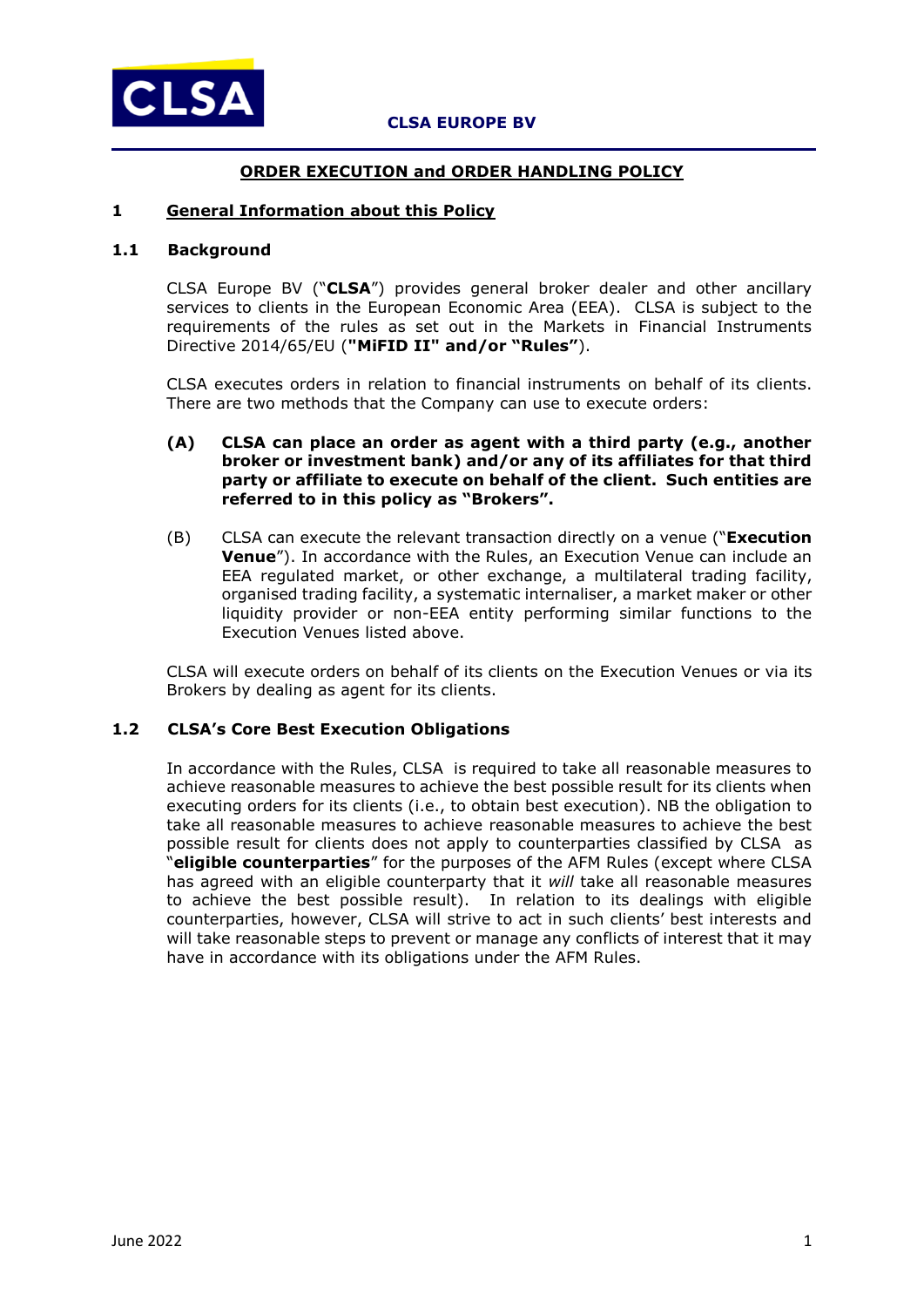

In seeking to obtain best execution, CLSA is required:

**(A)** to take all reasonable measures to achieve the best possible result for its clients, taking into account certain "**execution factors**" - price; costs; speed; likelihood of execution and settlement; size of the transaction; nature of the transaction; or any other consideration relevant to execution. Under CLSA's policy, such other considerations can include (without limitation) the overall cost of the transaction (including any commissions received by CLSA and/or its affiliates or any costs for executing the order on an execution venue); timely execution availability of price improvement; the potential impact of the transaction on price; importance of retaining commercial confidentiality in relation to trading activities or intentions; liquidity of the market (which may make it difficult to execute an order); order information leakage; trading conflict; market conduct; market impact; venue liquidity and counterparty risk**.** 

The relative importance of these factors shall be determined by reference to the "**execution factors**" being:

- (1) the characteristics of the client including the categorisation of the client as a professional client;
- (2) the characteristics of the client order;
- (3) the characteristics of the financial instrument that is subject to the order; and
- (4) the characteristics of the Brokers and/or Execution Venues to which that order can be directed;
- (B) to establish and implement a policy (set out in section 3 below) to enable it to comply with the obligation to take all reasonable measures to achieve the best possible result for its clients. The policy must identify, in respect of each relevant class of instruments:
	- (1) in the case of orders that CLSA places with a Broker for execution, each such Broker. The Brokers identified must have execution arrangements that will enable CLSA to comply with its obligations in relation to best execution;
	- (2) in the case of transactions that CLSA itself executes directly on behalf of its clients, the Execution Venues on or with which it executes those transactions. The Execution Venues identified must at least include those that enable CLSA to obtain on a consistent basis the best possible result for the execution of client orders; and
	- (3) the factors affecting CLSA's choice of Brokers and Execution Venues;
- (C) to provide appropriate information (some of which is prescribed by the AFM Rules) to its clients on the policy and to obtain clients' consent to the policy;
- (D) to monitor on a regular basis the effectiveness of the policy and, in particular, the execution quality of the Brokers and Execution Venues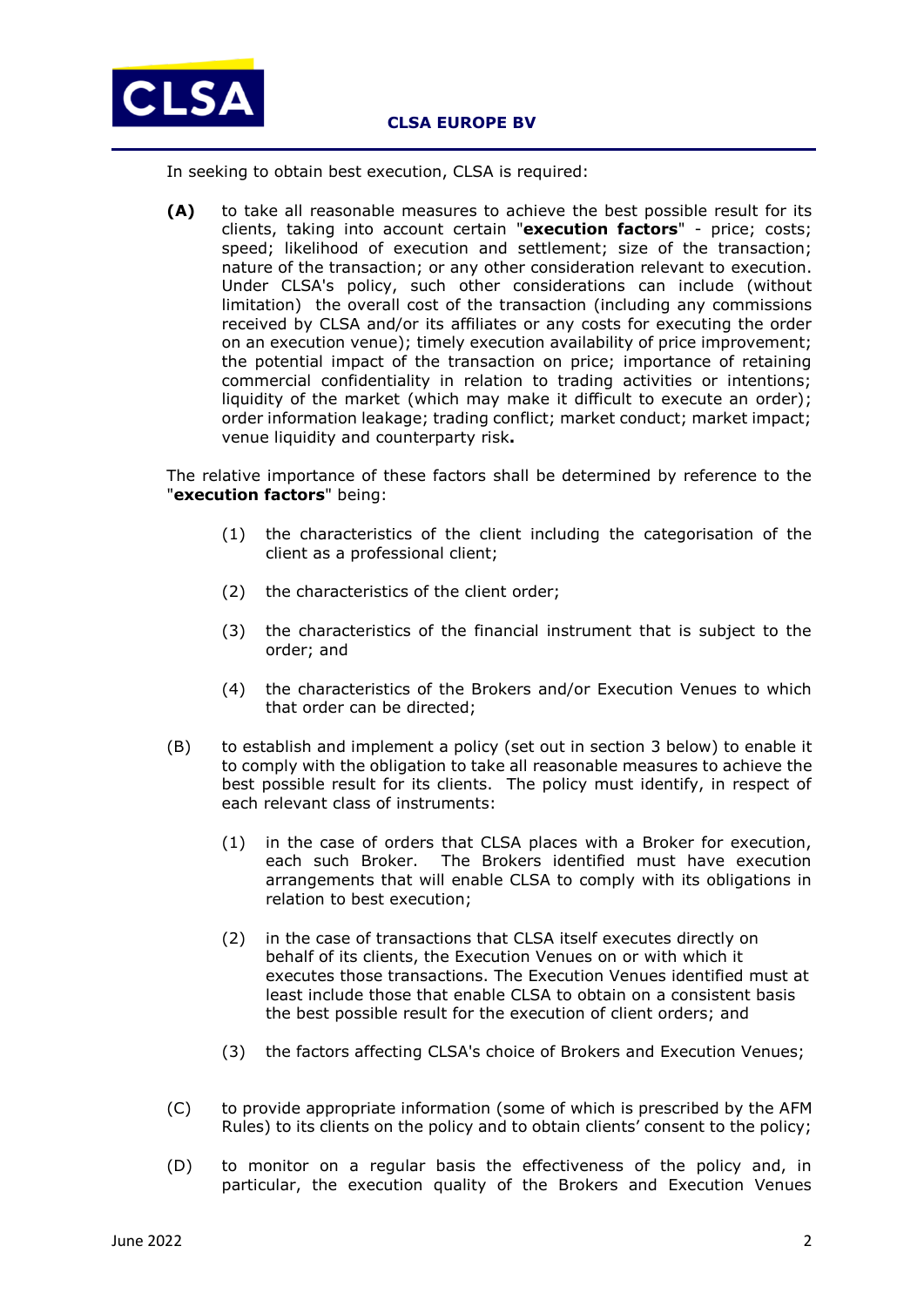

identified in that policy and, where appropriate, correct any deficiencies; and

(E) to review the policy at least annually and whenever a material change occurs that affects the firm's ability to continue to obtain the best possible result for its clients; and to notify the client of any material changes to our order execution arrangements or this policy.

# **1.3 Order handling**

CLSA ensures that orders executed on behalf of clients are promptly and accurately recorded and allocated. Comparable orders are executed sequentially and promptly in accordance with their time of receipt unless the characteristics of an order or the prevailing market conditions make this impossible or impractical or the interests of the client require otherwise. CLSA shall not misuse information relating to pending client orders, and shall take all reasonable steps to prevent the misuse of such information by any of its staff.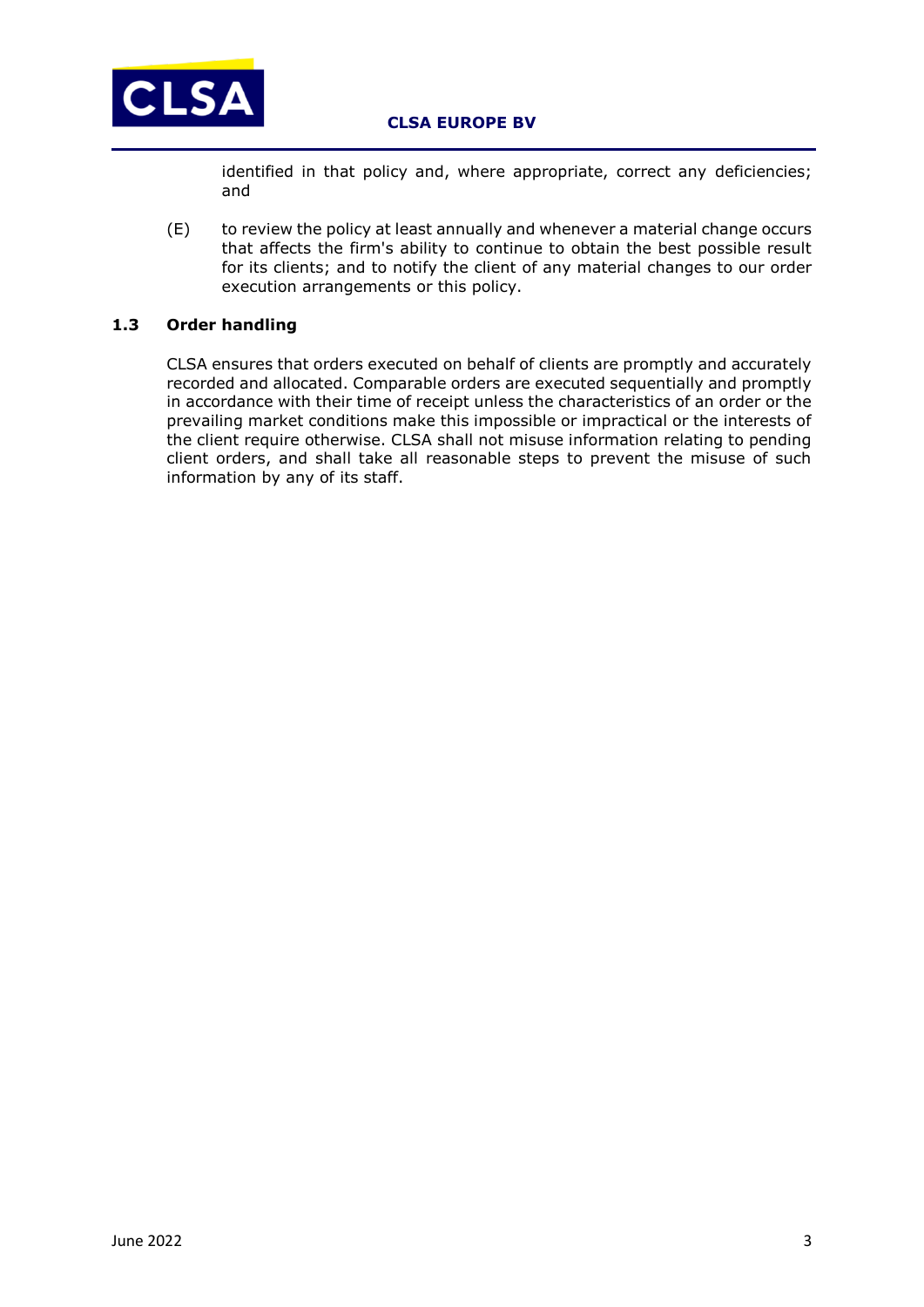

## **2 Responsibility**

- 2.1 The Board, or a designated member thereof, has overall responsibility for brokerage activities including all aspects of order execution. This responsibility has been delegated to the Order Execution Committee.
- 2.2 All CLSA employees who are responsible for placing orders with Brokers for execution by those Brokers and/or for directly executing transactions on behalf of clients must ensure that any such activities are conducted in accordance with the requirements and guidance set out in this Policy.

### **3 Best Execution Policy**

#### **3.1 This policy will not apply to the extent that CLSA:**

- (A) follows specific instructions from a client when executing client orders or placing an order with, or transmitting an order to, another entity for execution*.* CLSA will execute in accordance with those instructions. **Clients should be aware that following specific client instructions may prevent CLSA from taking steps it has designed and implemented in this Policy to obtain the best possible execution result for those orders.** Where a client's specific instructions only relate to part of an order, this policy will apply to those aspects of the order not covered by the specific instructions. CLSA may be in receipt of specific instructions from clients where it receives orders from clients via a direct market access system which specify the Execution Venue on which such orders are to be executed. In following specific instructions, CLSA shall be deemed to have taken all reasonable measures to achieve the best possible result in respect of an order for its client;
- (B) only provides prices to its clients at which it would be willing to buy or sell (without dealing)*;* or
- (C) deals with its clients on a 'request for quote' ("**RFQ**") basis and the quote would meet the firm's obligations to take all reasonable measures to achieve the best possible result if the firm executed that quote at the time it was provided (unless the quote is manifestly out of date).
- 3.2 CLSA does not, and does not have permission to, deal with non-professional investors (as defined in the AFM Rules). This means that CLSA is entitled to assess the best possible result for its clients in terms of the various execution factors and not simply on the basis of the total consideration (price and cost). As explained above, CLSA shall not owe an obligation to obtain best execution when it deals with clients whom it has categorised as eligible counterparties for the purposes of the AFM Rules (except where CLSA has agreed with an eligible counterparty that it *will* take all reasonable measures to achieve the best possible result).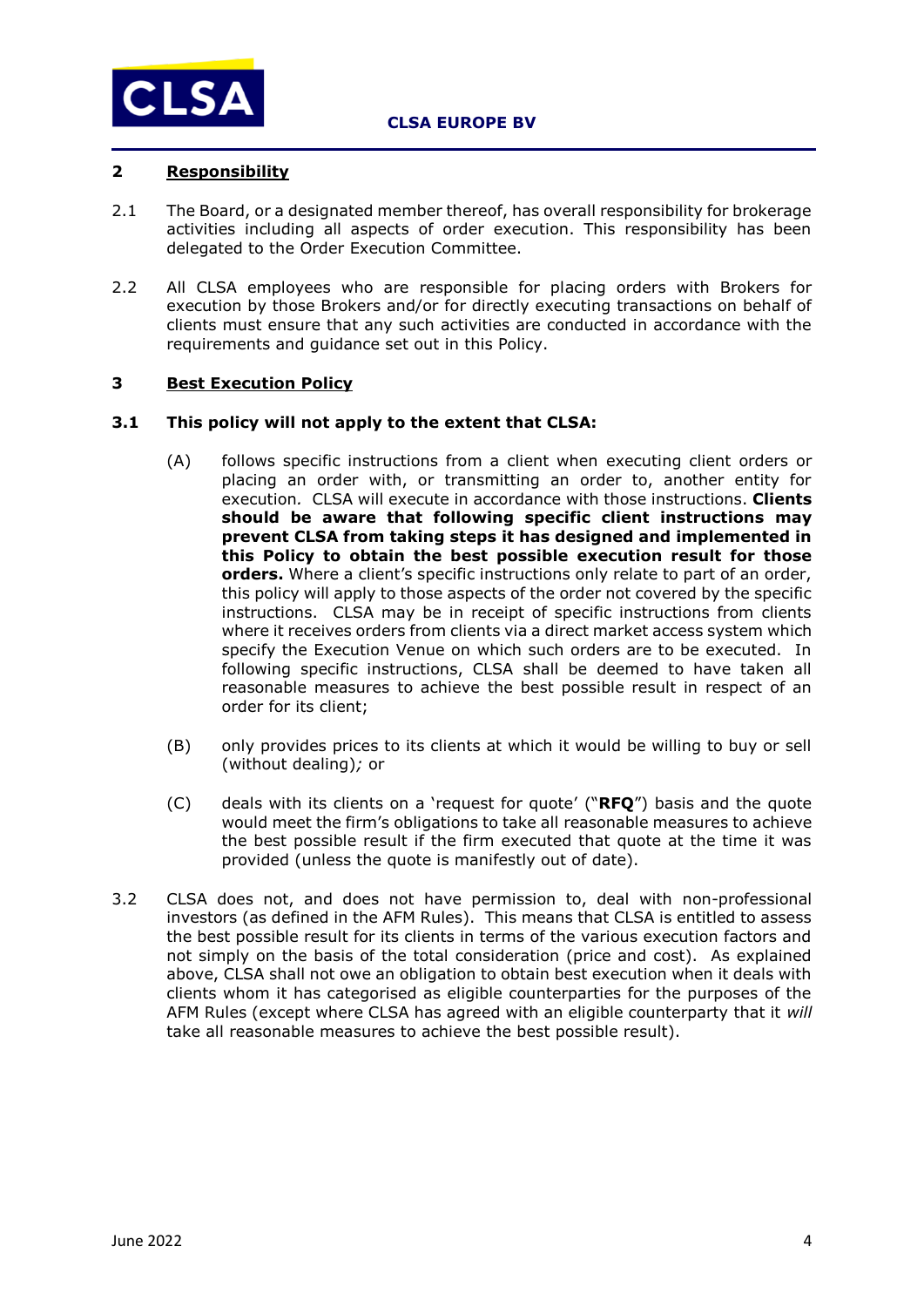

#### **Fixed Income**

- 3.3 CLSA's Fixed Income department operates on a purely RFQ basis whereby most clients are not legitimately relying on CLSA in relation to the execution of transaction on the basis that the nature of the market is that a client will generally request quotes from a number of different dealers from which the client will have transparency and choice of the prices at which transactions can be effected in the market. In accordance with the AFM Rules, RFQ markets are not subject to the general provisions of the Best Execution requirements and therefore do not apply.
- 3.4 However, where a client is relying on CLSA to work a specific order, CLSA will, subject to specific instructions from the client, provide a quote that meets CLSA's obligation to take all reasonable measures to achieve the best possible result for its client.

### **Execution Venues**

- *3.5* CLSA may use one or more of the types of Execution Venue as set out in section 1.1(A) above.
- 3.6 CLSA may execute orders on behalf of clients directly on exchanges, multilateral trading facilities or organised trading facilities*.*
- 3.7 Schedule 1 to this policy lists the particular Venues, Regional Affiliates and Third Party Brokers by financial instrument used by CLSA to execute orders*.*
- 3.8 If the client has consented thereto and where AFM rules allow this, CLSA may execute orders outside of trading venues, which is called Over-The-Counter (OTC) trading. CLSA will decide to trade OTC, when it is believed to be in the client's best interest to do so. Please be aware that counterparty risk may occur. CLSA will provide additional information about the consequences of this means of execution upon request of the client.

### **Order Handling and Placing Orders with Brokers**

3.9 In choosing the Brokers that appear in Schedule 1, CLSA has taken care to select those Brokers that, in CLSA's view, consistently provide a high quality execution service, taking account of the relevant execution factors for the relevant Instrument Class. CLSA only selects Brokers that execute orders in compliance with the MIFID II requirements, including MIFID II best execution and client money rules. In general CLSA will select affiliates as Brokers where possible. When it is not possible to select an affiliate, CLSA will enter into arrangements with Brokers based upon cost, their ability to execute independently, their market reputation, their technology and their competitive positioning. Where CLSA places an order with a Broker for execution by that Broker, CLSA is not responsible for controlling or influencing the arrangements made by the Broker relating to the execution of that order (e.g., CLSA does not control the Broker's choice of execution venues, such as exchanges, multilateral trading facilities or organised trading facilities). CLSA is not required to duplicate the efforts of the Broker to whom an order is passed in ensuring the best possible result.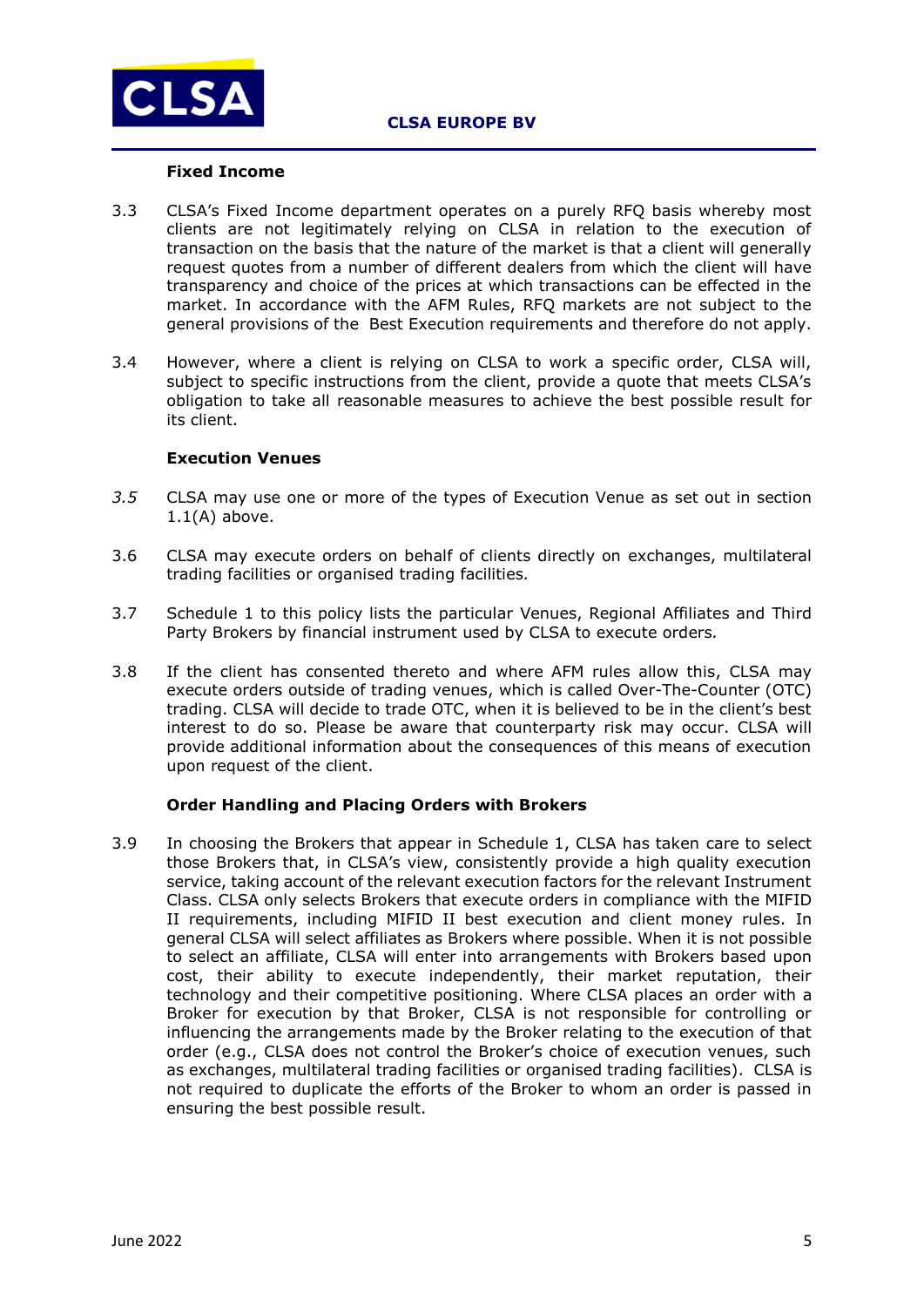

#### **Direct Execution of Orders**

3.10 In choosing the Execution Venues that appear in Schedule 1, CLSA has taken care to select those Execution Venues that, in CLSA's view, enable it to obtain on a consistent basis the best possible results for its clients. The selection process takes into account such factors as liquidity, integrity of marketplace and price formation. CLSA may use direct market access facilities (e.g., trading systems provided by its Brokers that allow it to transact (in the Broker's name) directly on a regulated market) to effect the execution of trades on behalf of its clients.

### **Choosing Between Order Placement and Direct Execution**

3.11 CLSA will determine whether to place an order with a Broker or to execute an order directly on an Execution Venue according to the nature of the order and the market in which the relevant order is to be executed. In determining whether to place an order with a Broker or to execute directly, CLSA will have regard to the relative importance of the execution factors. In certain markets, it will only be possible to execute client orders by placing them with a Broker in the relevant market.

### **Executing / Placing Orders with Execution Venues / Brokers that are not listed in Schedule 1**

3.12 CLSA employees must not directly execute orders with an Execution Venue or place orders with a Broker that is not listed in Schedule 1 to this policy unless there are exceptional circumstances. Exceptional circumstances might include where CLSA wishes to trade in an unusual financial instrument that cannot be executed with or by one of the Execution Venues or Brokers already listed (either at all or in a manner that would be likely to achieve the best possible result for the client). Any execution of a transaction with an Execution Venue or placing of an order with a Broker that falls outside the list of Execution Venues and Brokers must be preapproved by CLSA's Best Execution Committee. CLSA's procedures for assessing new Brokers and Execution Venues include a requirement for them to be assessed in terms of their ability to enable CLSA to comply with its obligations under this policy and to be included within Schedule 1 before trading with, or on, them can commence.

### **Relative importance of execution factors for Equities**

- 3.13 Each order is reviewed by a sales trader who will evaluate the order in the context of the execution factors, and trade directly as appropriate or transmit the order to a Broker with specific trading instructions.
- 3.14 CLSA or its Broker will take into account a range of execution factors. The usual order of priority will be as follows: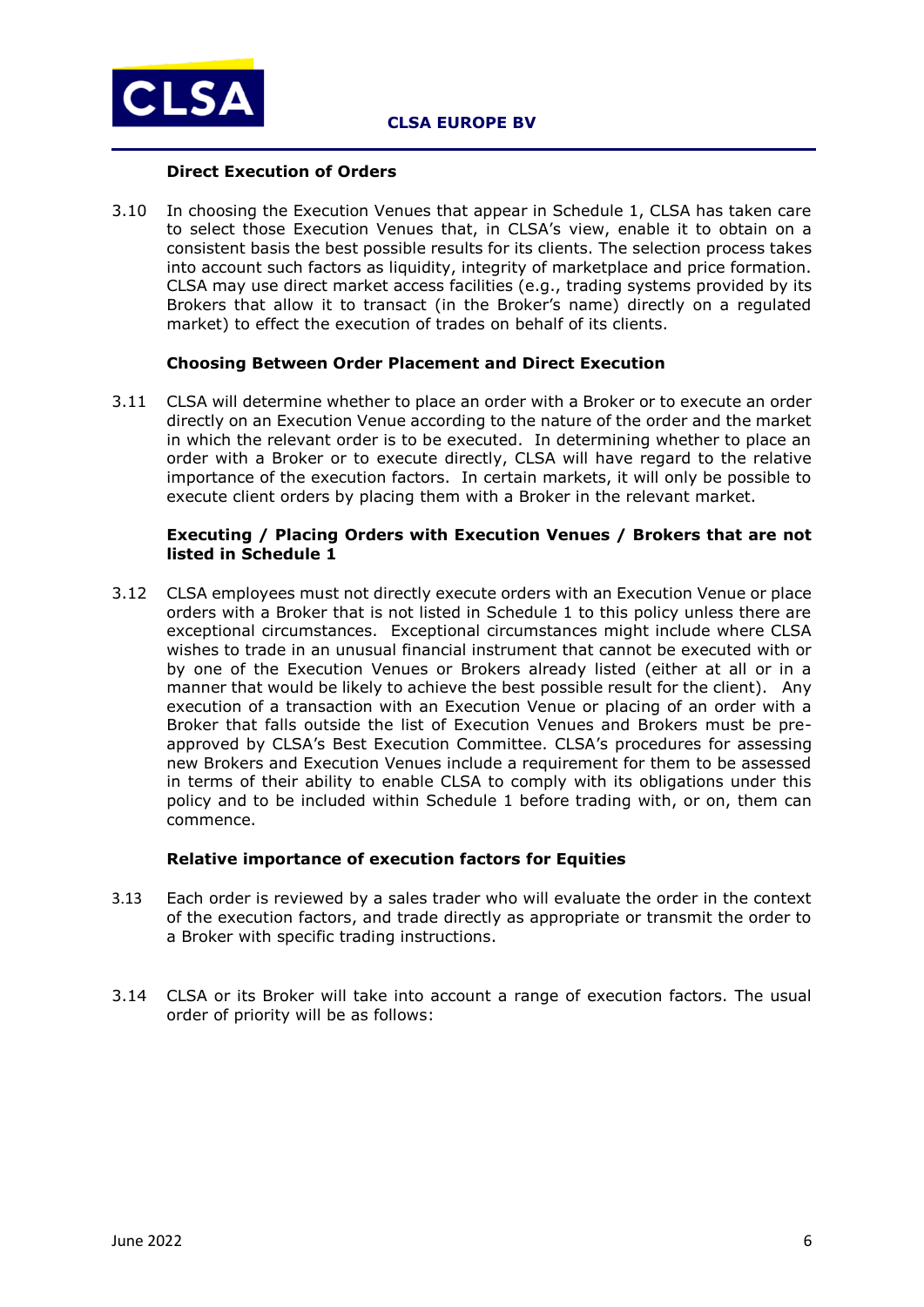

- (A) price;
- (B) speed;
- (C) likelihood of execution;
- (D) size;
- (E) costs; and
- (F) any other relevant execution factor (including those set out in paragraph 1.2(A) above).
- 3.15 However, various execution factors may be more or less important in certain circumstances, and the prioritisation will be subject to any specific instructions CLSA receives from the client.
- 3.16 In particular, in illiquid markets CLSA will prioritise the key execution factors in the following way:
	- (A) likelihood of execution;
	- (B) price;
	- (C) speed;
	- (D) size;
	- (E) costs;
	- (F) any other relevant execution factors.

### **Relative importance of execution factors for Fixed Income**

3.17 As described in paragraph 2.5 above, CLSA mostly operates on RFQ basis in respect of Fixed Income and so is not required to comply with the Best Execution rules. However, in the exceptional circumstances where a client is relying on CLSA to work an order, the prioritisation of execution factors is as above.

### **Execution strategies**

- 3.18 The sales trader may consult the client to discuss the trade execution strategy which may involve discussing various execution factors. Information provided by the client may impact the execution strategy CLSA uses. CLSA's strategy may include executing orders immediately, or working orders over a period of time. Where CLSA invites clients to choose an Execution Venue, fair, clear and not misleading information shall be provided to prevent the client from choosing one execution venue rather than another on the sole basis of the price policy applied by CLSA.
- 3.19 These considerations are part of all sufficient steps CLSA takes to obtain the best possible execution result on a consistent basis in accordance with the Rules.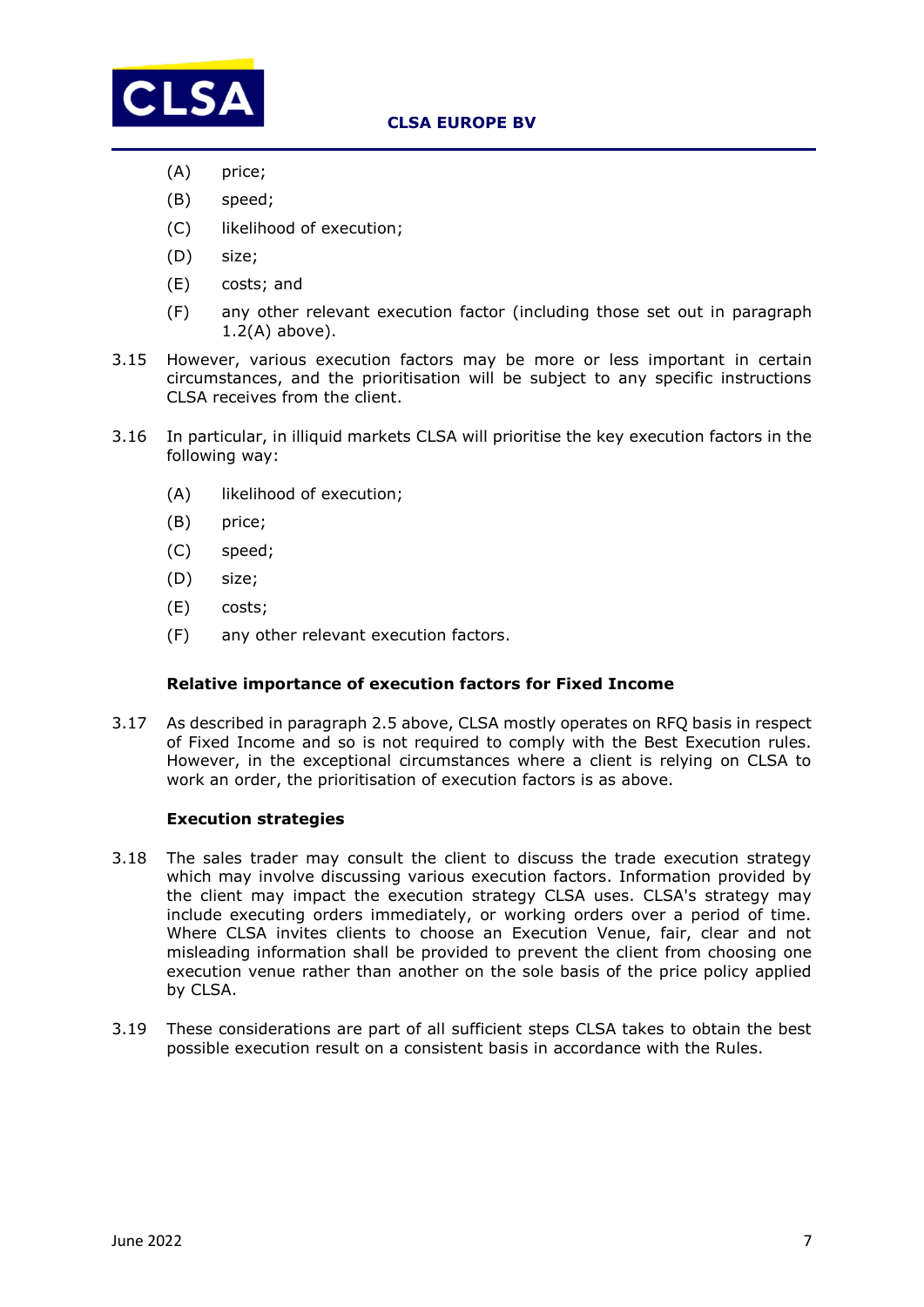

#### **Limit orders**

**3.20** The client has the possibility to give a limit order to CLSA. Unless a client expressly instructs otherwise, CLSA must, in the case of a client limit order in respect of shares admitted to trading on a regulated market or traded on a trading venue which is not immediately executed under prevailing market conditions, take measures to facilitate the earliest possible execution of that order by making public immediately that client limit order in a manner which is easily accessible to other market participants. When the order is large in scale compared to normal market size, the AFM may grant dispensation from such obligation upon request.

### **Aggregation of orders**

- 3.21 CLSA will generally not aggregate any client orders with other orders, whether belonging to other clients or to a member of the CLSA Group or its clients. However, in certain circumstances aggregation of client orders may occur when the following conditions are met:
	- (A) It is unlikely that the aggregation of orders and transactions will work overall to the disadvantage of any client whose order is to be aggregated;
	- (B) It is disclosed to each client whose order is to be aggregated that the effect of aggregation may work to its disadvantage in relation to a particular order;
	- (C) An order allocation policy is established and effectively implemented by CLSA providing for the fair allocation of aggregated orders and transactions including how the volume and price of orders determines allocations and the treatment of partial executions.

### **The factors affecting the choice of Execution Venue or Broker**

3.22 In relation to an order, an Execution Venue or Broker will be selected as is appropriate in view of the size and nature of the relevant order. CLSA will select Execution Venues and Brokers based on their track records of achieving the best result in terms of the execution factors taking into account, in particular, the geographic and market coverage of the relevant Execution Venue or Broker.

#### **Fees and commissions**

3.23 Where CLSA applies different fees depending on the Execution Venue, it shall explain these differences in sufficient detail in order to allow the client to understand the advantages and the disadvantages of the choice of a single Execution Venue. CLSA shall only receive third-party payments that comply with the rules regarding what type of inducements can be paid to or received from any counterparty and shall inform clients about the inducements that it may receive from the Execution Venues. CLSA shall specify the fees charged by CLSA to all counterparties involved in the transaction, and where the fees vary depending on the client, CLSA shall indicate the maximum fees or range of the fees that may be payable.

Where CLSA charges more than one participant in a transaction in compliance with the rules regarding what type of inducements can be paid to or received from any counterparty, CLSA shall inform its clients of the value of any monetary or nonmonetary benefits received by it.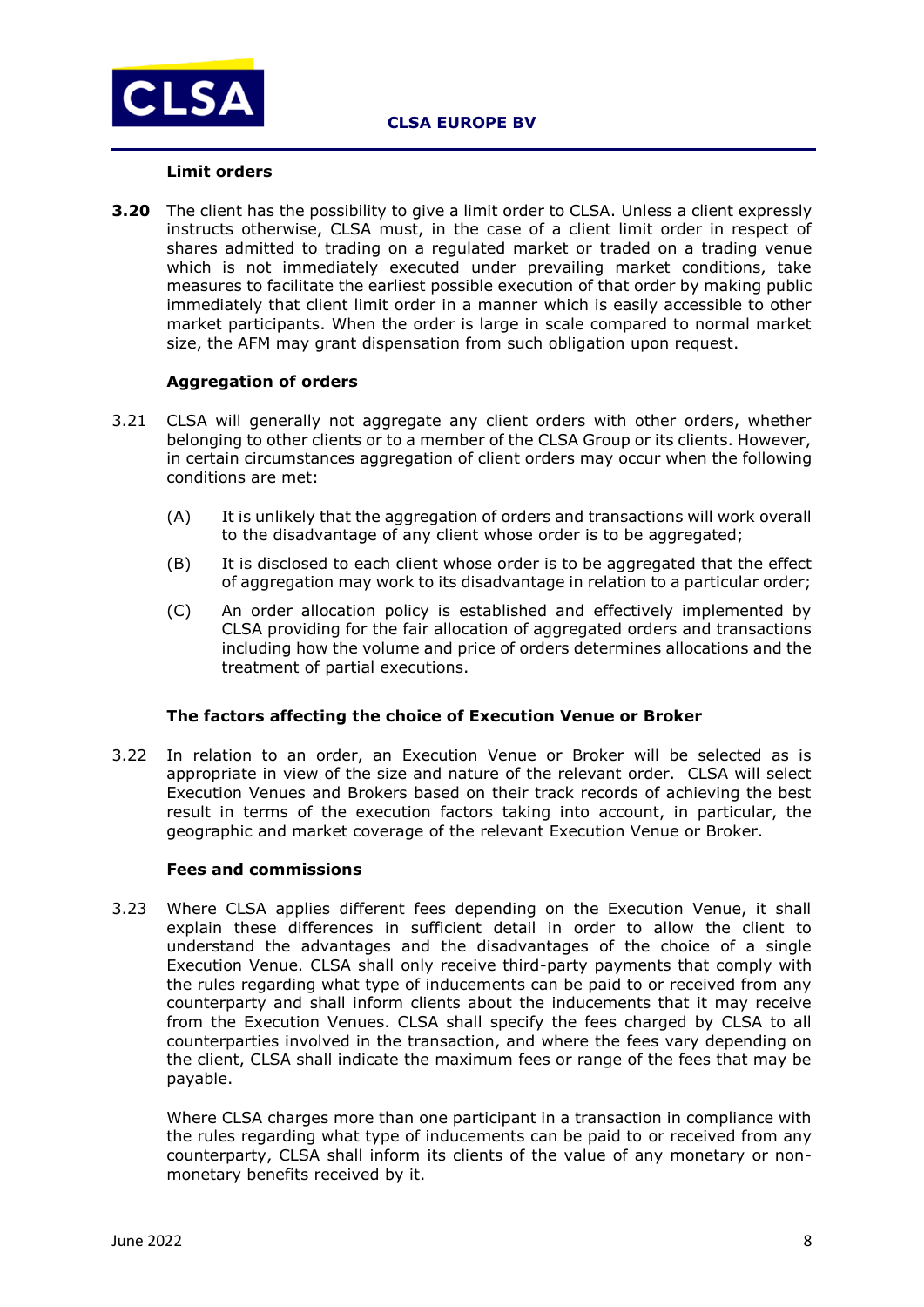

## **Monitoring and Reviewing this Policy**

- 3.24 CLSA has an obligation to monitor the effectiveness of its order execution arrangements and this policy. This obligation has been incorporated into CLSA's general compliance monitoring process and business procedures and policies.
- 3.25 CLSA assesses, on a regular basis, whether the execution venues listed in Schedule 1 provide the best possible result for clients or whether it needs to make changes to its execution arrangements. The assessment takes into account the information on execution quality published by execution venues and brokers in accordance with MiFID II. CLSA also conducts regular reviews through random sampling of transactions to ascertain whether the best possible result was obtained in respect of those transactions.

#### **Review of Policy**

- 3.26 At least annually, CLSA will review this policy and its execution arrangements. The review will focus on whether CLSA would obtain better results for its clients if it was to:
	- (A) include additional or different Execution Venues or Brokers;
	- (B) assign a different relative importance to the execution factors; or
	- (C) modify the process by which Execution Brokers and Venues are selected
	- (D) modify any other aspects of this policy and/or its execution arrangements.

CLSA will also review this policy and/or its execution arrangements whenever a material change occurs that could affect its ability to obtain the best possible result for the execution of its clients' orders on a consistent basis, for example, a significant event that could impact the parameters of best execution such as the execution factors specified in section 3 above. CLSA will assess whether a material change has occurred and consider making changes to the relative importance of the best execution factors.

The reviews will be supervised by Compliance and this requirement has been incorporated into CLSA's compliance monitoring process.

### **Client Notification / Consent Requirements**

- 3.27 CLSA has an obligation to provide its clients with appropriate information on this policy. Where CLSA executes orders on behalf of a client, it will also have an obligation to obtain the client's consent to this policy. By accepting our terms of business, you consent to your transactions being executed in accordance with this policy.
- 3.28 To the extent that CLSA makes any material changes to this policy (whether pursuant to the review process or otherwise), it will notify the changes to its clients and updated policy will be made available to client on [www.clsa.com](http://www.clsa.com/) page.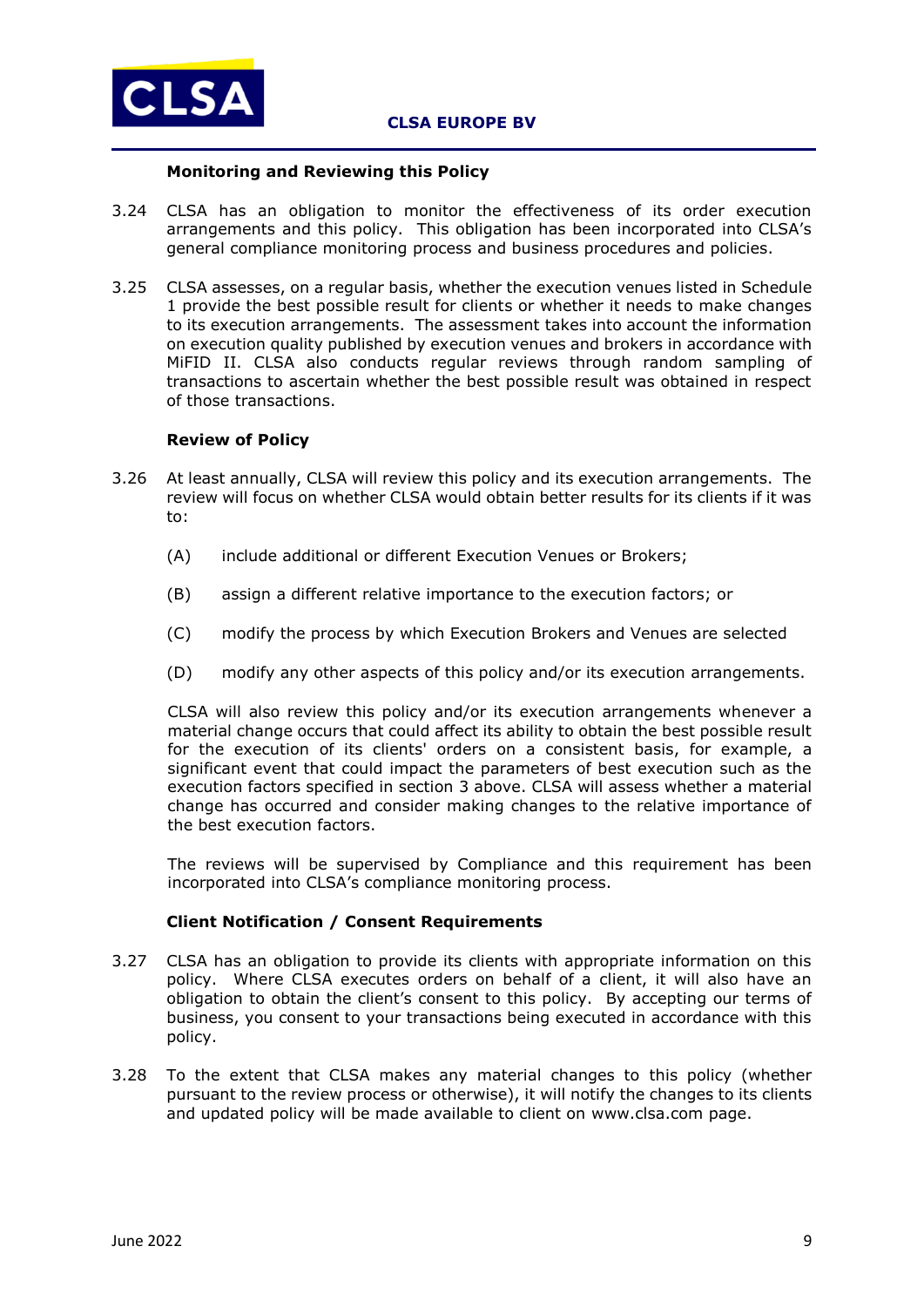

3.29 Where a client makes reasonable and proportionate requests for information about this Policy and how it is reviewed to CLSA, CLSA shall answer clearly and within a reasonable time.

## **Annual Publication of Top 5 Execution Venues**

- 3.30 Each year CLSA will publish data on the top five Execution Venues and the top five Brokers CLSA has used during the previous year (RTS 28 Report). The top five Execution Venues and Brokers will be based on trading volume (i.e. the number of financial instruments traded times price for each transaction, cumulated for the year) for each class of financial instrument for the preceding year.
- 3.31 CLSA will also publish an annual report on CLSA's website providing a summary of the analysis and conclusions drawn from CLSA's monitoring of the quality of execution obtained on the Execution Venues. – we don't do this so suggest we remove this section